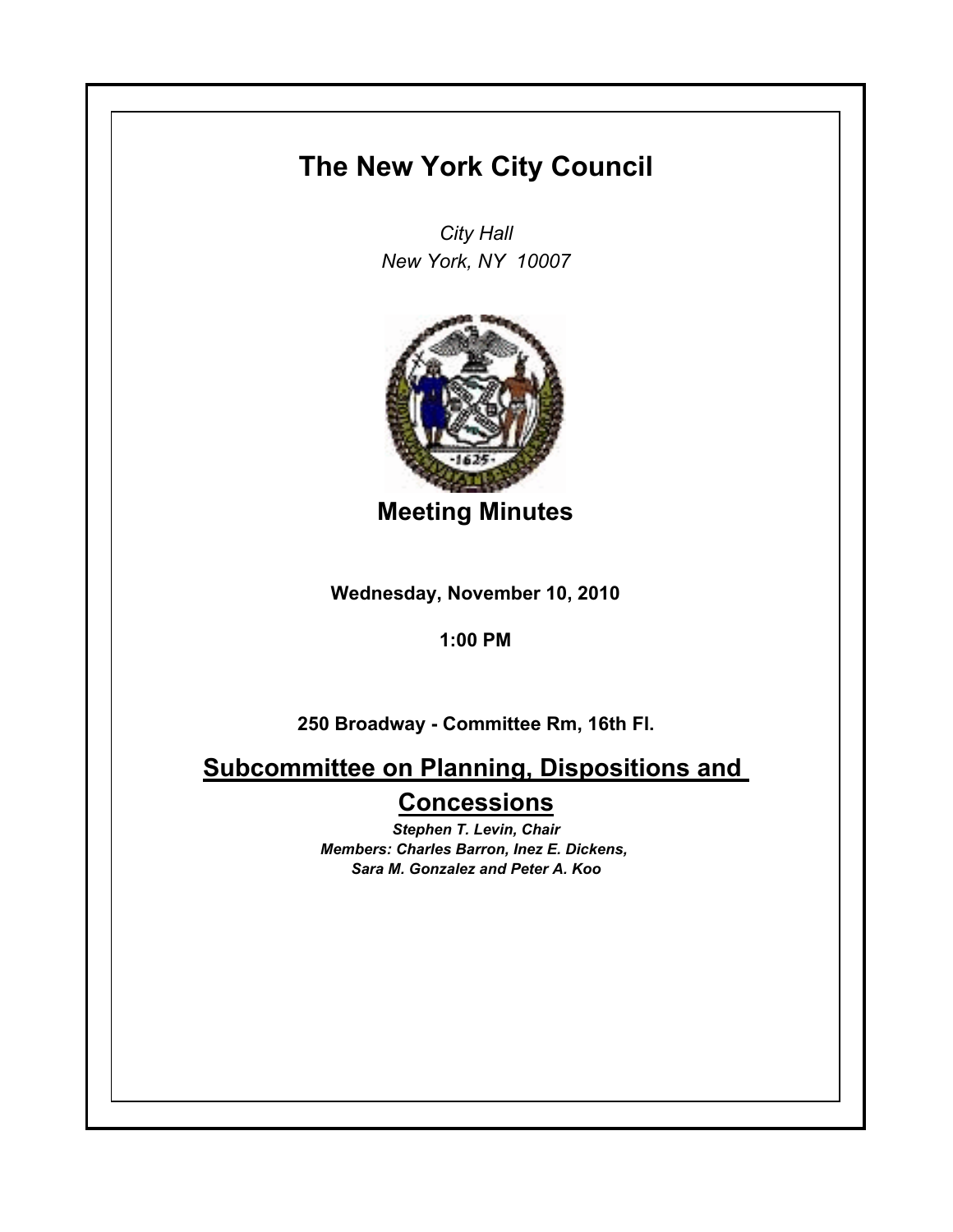| LU 0146-2010 | Uniform land use review procedure application no. C 100325 ZSK       |
|--------------|----------------------------------------------------------------------|
|              | pursuant to §197-c and §197-d of the Charter of the City of New      |
|              | York concerning a special permit under Section 74-902 of the         |
|              | Zoning Resolution in the Borough of Brooklyn, Council District no.   |
|              | 40, to facilitate the development of a community facility. This      |
|              | application is subject to review and action by the Land Use          |
|              | Committee only if appealed to the Council pursuant to §197-d (b)(2)  |
|              | of the Charter or called up by vote of the Council pursuant to§197-d |
|              | $(b)(3)$ of the Charter.                                             |
|              |                                                                      |

*Attachments:* Land Use Calendar - Week of October 25 - October 29, 2010, Hearing Testimony - Planning 10-25-10, Hearing Transcript - Planning 10-25-10, Land Use Calendar - Week of November 8 - November 12, 2010

**This Land Use Application was Hearing Held by Committee**

*Attachments:* Land Use Calendar - Week of October 25 - October 29, 2010, Hearing Testimony - Planning 10-25-10, Hearing Transcript - Planning 10-25-10, Land Use Calendar - Week of November 8 - November 12, 2010

**This Land Use Application was Recessed**

**LU 0147-2010 Uniform land use review procedure application no. C 100326 HAK, an Urban Development Action Area Designation and Project, located at 329 Lincoln Road and the disposition of such property, Borough of Brooklyn, Council District no. 40. This matter is subject to Council Review and action pursuant to §197-c and §197-d of the New York City Charter and Article 16 of the General Municipal Law.**

- *Attachments:* Land Use Calendar Week of October 25 October 29, 2010, Hearing Testimony - Planning 10-25-10, Hearing Transcript - Planning 10-25-10, Land Use Calendar - Week of November 8 - November 12, 2010
- **This Land Use Application was Hearing Held by Committee**
- *Attachments:* Land Use Calendar Week of October 25 October 29, 2010, Hearing Testimony - Planning 10-25-10, Hearing Transcript - Planning 10-25-10, Land Use Calendar - Week of November 8 - November 12, 2010

**This Land Use Application was Recessed**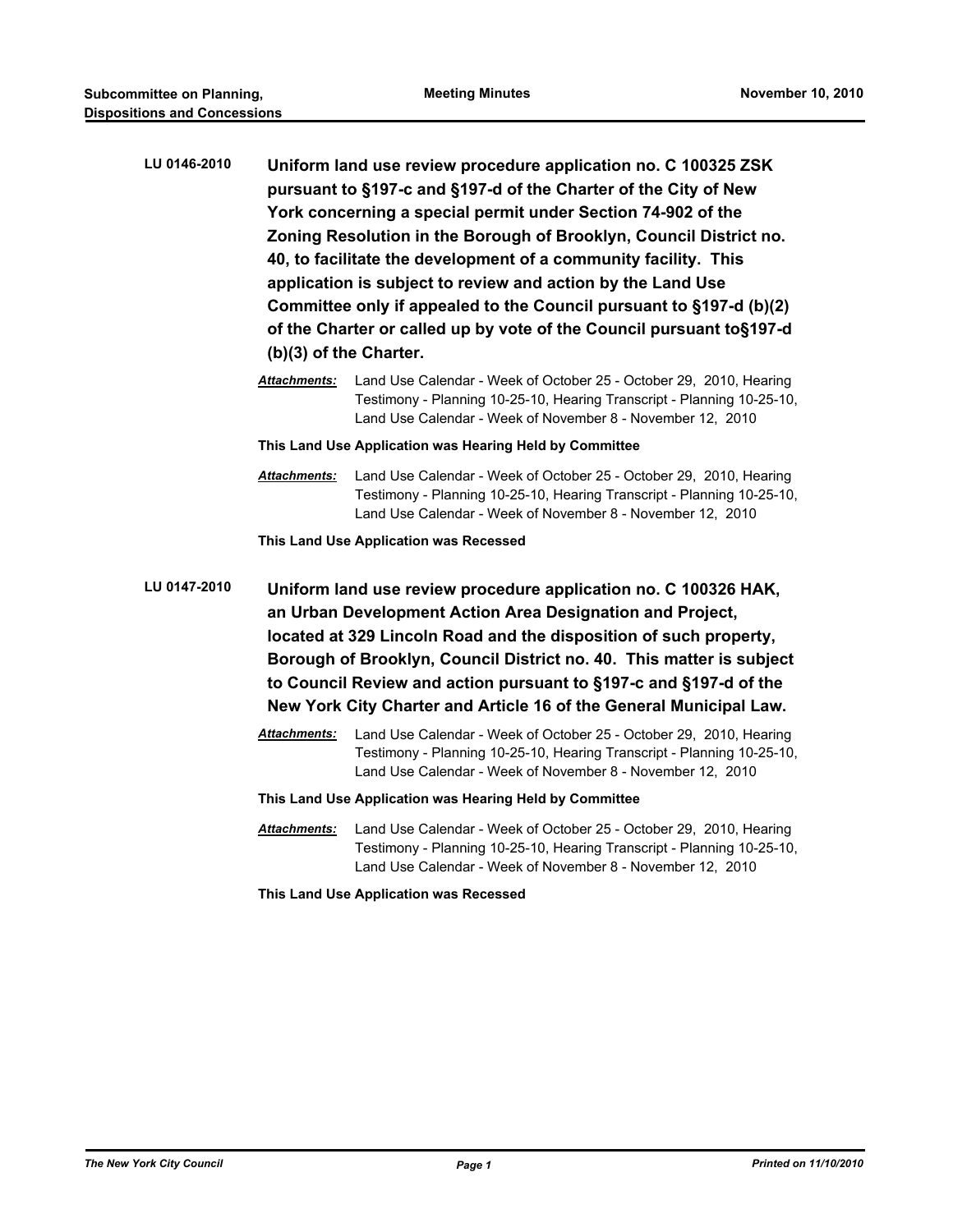- **LU 0208-2010 Application no. 20115156 HAK, an Urban Development Action Area Project located at 760 Jefferson Avenue, Council District no. 41, Borough of Brooklyn. This matter is subject to Council review and action pursuant to Article 16 of the New York General Municipal Law, at the request of the New York City Department of Housing Preservation and Development, and pursuant to Section 696 of the General Municipal Law for a tax exemption.**
	- *Attachments:* Land Use Calendar Week of September 13 September 17, 2010, Hearing Testimony - Planning 9/13/10, Hearing Transcript - Planning 9/13/10, Land Use Calendar - Week of September 20 - September 24, 2010, Hearing Transcript - Planning 9-21-10, Land Use Calendar - Week of October 4 - October 8, 2010, Hearing Testimony - Planning 10/5/10, Hearing Transcript - Planning 10-5-10, Land Use Calendar - Week of October 25 - October 29, 2010, Hearing Testimony - Planning 10-25-10, Hearing Transcript - Planning 10-25-10, Land Use Calendar - Week of November 8 - November 12, 2010

## **This Land Use Application was Hearing Held by Committee**

*Attachments:* Land Use Calendar - Week of September 13 - September 17, 2010, Hearing Testimony - Planning 9/13/10, Hearing Transcript - Planning 9/13/10, Land Use Calendar - Week of September 20 - September 24, 2010, Hearing Transcript - Planning 9-21-10, Land Use Calendar - Week of October 4 - October 8, 2010, Hearing Testimony - Planning 10/5/10, Hearing Transcript - Planning 10-5-10, Land Use Calendar - Week of October 25 - October 29, 2010, Hearing Testimony - Planning 10-25-10, Hearing Transcript - Planning 10-25-10, Land Use Calendar - Week of November 8 - November 12, 2010

**This Land Use Application was Recessed**

- **LU 0238-2010 Application no. 20115223 HAK, an Urban Development Action Area Project located at 824 Monroe Street, Council District no. 41, Borough of Brooklyn. This matter is subject to Council review and action pursuant to Article 16 of the New York General Municipal Law, at the request of the New York City Department of Housing Preservation and Development and pursuant to Section 696 of the General Municipal law for an exemption from real property taxes.**
	- *Attachments:* Land Use Calendar Week of October 25 October 29, 2010, Hearing Testimony - Planning 10-25-10, Hearing Transcript - Planning 10-25-10, Land Use Calendar - Week of November 8 - November 12, 2010

## **This Land Use Application was Hearing Held by Committee**

*Attachments:* Land Use Calendar - Week of October 25 - October 29, 2010, Hearing Testimony - Planning 10-25-10, Hearing Transcript - Planning 10-25-10, Land Use Calendar - Week of November 8 - November 12, 2010

**This Land Use Application was Recessed**